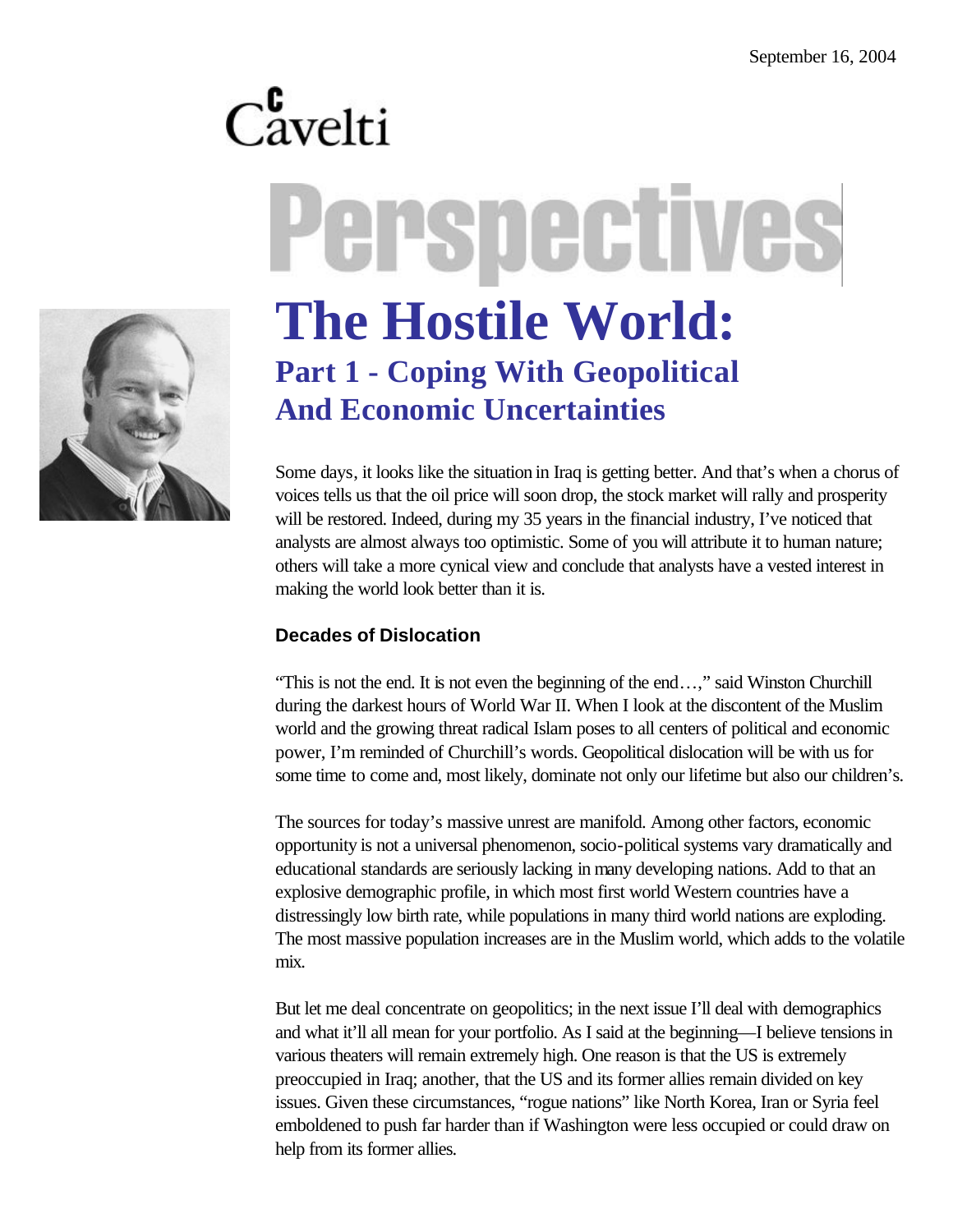The current showdown over Iran's nuclear ambitions is a case in point. Despite the fact that the US has risked a further escalation in Iraq's Shiite centers (over which Tehran's ayatollahs have enormous influence), and despite the fact that the European Union is taking a harder line, Iran continues to push ahead. And why not? With economic sanctions already in place, the worst thing that can happen is a pre-emptive strike against the country's Brushehr nuclear reactor. A strike executed by the US or Israel (the two nations capable and willing to go that far) would probably translate into minimal collateral damage, but would fuel anti-American sentiment throughout the Islamic world even further.

Much is being written about past mistakes, especially as the US presidential election is entering the home stretch. I think it's important to appreciate the causes of what we're now witnessing, but I think it's even more vital to understand that the only long-term solution is education. That, however, is easier said than done. Think of how agonizingly slow Westerners are to recognize the need to reduce dependence on fossil fuels (in spite of a plethora of educational tools and the broadest imaginable access to them); then try to time how long it will take for the impoverished masses coming from Islam's *madrasa*  schools not to hate what is Western. Given their scant access to comparative sources of knowledge, I would think several decades.

#### **Not All Muslims Are Terrorists**

"Not all Muslims are terrorists," concluded a prominent Arab journalist in the wake of the wholesale slaughter of Russian school children, "but at this time all terrorists happen to be Muslims." For nearly three years now, I've said that the War On Terrorism will gradually morph into the War On Islam. Governments will never call it that, but that is irrelevant—signs of that transition are now abundant. The reality is that people in the nations of the West, Russia, China and South East Asia are coming to view the Muslim educational system as the cause, and radical organizations like Al Qaida as the instrument, of destruction. Islamic fundamentalism has become the enemy of the world. As this process gains momentum, Muslims around the world will feel even more disenfranchised and isolated, which will help terrorism gain even more supporters.

But a world united in the view that radical Islam is the central threat to stability does not make for a world that agrees on how the problem should be tackled. On the contrary, tensions between those who oppose the terrorist agenda are likely to rise. Russia recently announced that, like the US, it will prosecute terrorists anywhere in the world. Reading the Russian communiqué between the lines is easy—Moscow's viewpoint is that attacks on its territory have frequently been staged from the Republic of Georgia, a US client state. If Washington can't compel its Georgian allies to keep Chechen rebels under control, Mr. Putin hinted, Russia will do the job.

#### **Tensions between Would-Be Allies**

Some say that such tensions between would-be allies would never have occurred if President Bush had not acted unilaterally. I agree that responding with a "committee" of allies might have given Washington greater moral authority, but there is little doubt that it would also have badly impaired efficiency of execution. Critics of the unilateral approach forget how rocky US-European cooperation was during the various military campaigns against Milosevic's regime, when France consistently tipped off Belgrade as to the exact bombing sites targeted by the allies.

The reality is that each of the major powers has its own cultural baggage—not to speak of its particular commercial interests. President Chirac's pitiful recent entreaties that two French journalists should be freed, because France had opposed the invasion of Iraq and was a friend of the Arab world, illustrates the point. Those who suggest that the US would be in considerably less trouble if it had acted like France should take note that Chirac's plea has, so far, not yielded any results. Arab leaders marshaled the combined power of the Islamicist propaganda apparatus to broadcast that French subjects should be left alone—but to no avail. The simple fact is that the disgruntlement of radical Islam is so massive and its educational orientation so twisted, that no dose of reason can possibly prevail.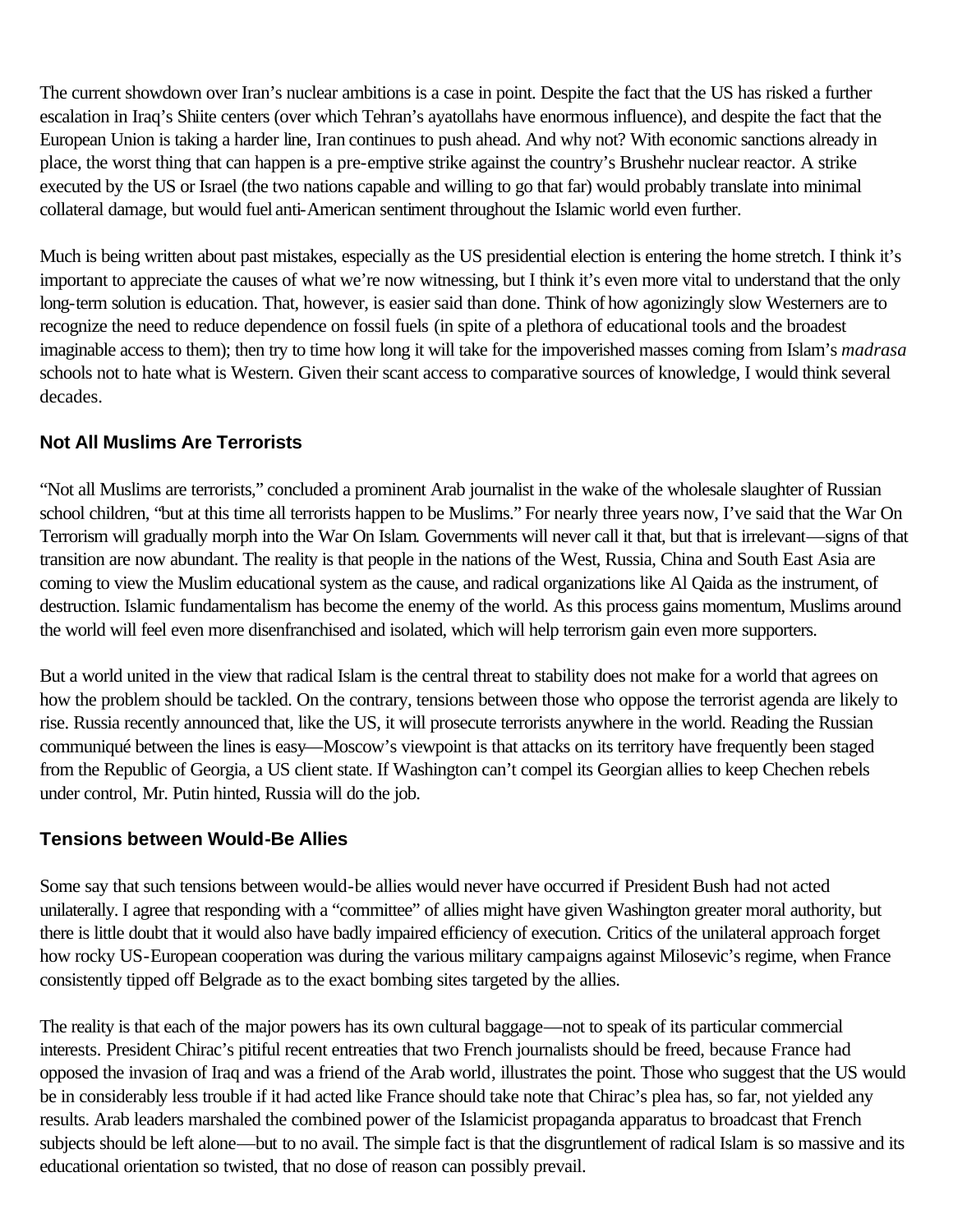Another reality of the terrorist equation is that reason cannot, by definition, be part of it. Terrorism has only one aim: to terrorize. And in order to achieve that, terrorists always have to keep surprise on their side. While the machinery of the state is highly predictable, because it's driven by policy, terrorist acts occur randomly, both in terms of time and place. If they don't, terrorism no longer evokes terror.

### **Instability the Hallmark of Our Time**

Where does that leave us? In my opinion, the war which started on September 11 of 2001 is only just in its first stages. The United States will remain deeply engaged in the Middle East, whether under President Bush or Mr. Kerry. Part of the reason is that Iran, Syria and others are deeply hostile towards the Western agenda, which will make for ongoing fireworks all by itself. Another part is that those Middle Eastern nations friendly to the West or dependent on it will come under increasing pressure. Saudi Arabia, Kuwait, the UAE, Oman, Jordan and Egypt are all castles with rotten foundations. My expectation is that at least half of them will fall during the first part of this century.

Major trouble can also be expected in South Asia. The Afghanistan campaign has been a success in that it ousted the Taliban, but a singular failure in creating a stable nation. Outside of Kabul, all is chaos. The idea of "nation-building" in Iraq is deeply flawed. The Iraqi state was created out of thin air at the 1919 Paris Peace Conference; coexistence between Shiites, Sunnites and Kurds has never worked and never will. Then there are Iran and Pakistan—both on the verge of revolution, civil war or complete collapse.

President Putin has spent the past couple of years consolidating his power in Russia and now finds himself threatened by Islamic fundamentalists in Chechnya and the Caucasus. I have no doubt that he'll do everything to annihilate the terrorists, even if that means invading Georgia and crossing the US.

China, deeply preoccupied with economic challenges and internal social tensions, will gladly look the other way when the US and Russian campaigns against terrorism hit the occasional pothole. The expected trade-off is that Beijing wants to be left alone to pursue its own hemispheric ambitions.

Which only leaves Japan, Europe and the UN, all three of whom are, for purposes of geopolitical analysis, irrelevant. Japan has little choice but to support the United States. Not doing so would leave it exposed to China's designs which, without any defensive capacity, is a dangerous proposition. Europe is deeply divided and cannot, by the established articles of the European Union, make any foreign policy decisions without achieving complete unanimity between its 25 member nations. And the UN, increasingly, is a toothless debating club whose main purpose is to provide a convenient cover for the world's major powers during times of moral failure.

## **Agenda Controlled By Terrorism**

These overall circumstances embolden me to make some predictions:

-With the US, Russia and China preoccupied on far too many fronts and Europe internally divided, control of the geopolitical agenda remains firmly in the hands of Al Qaida. The idea that the capture of Osama bin Laden or any one of the other senior operatives of the terrorist cartel would fundamentally change things is utterly naïve.

-Different cultural values and varying economic interests will continue to prevent an effective alliance against radical Islam. On the contrary, the growing threat of terrorism to all major powers will continue to destabilize historical relationships.